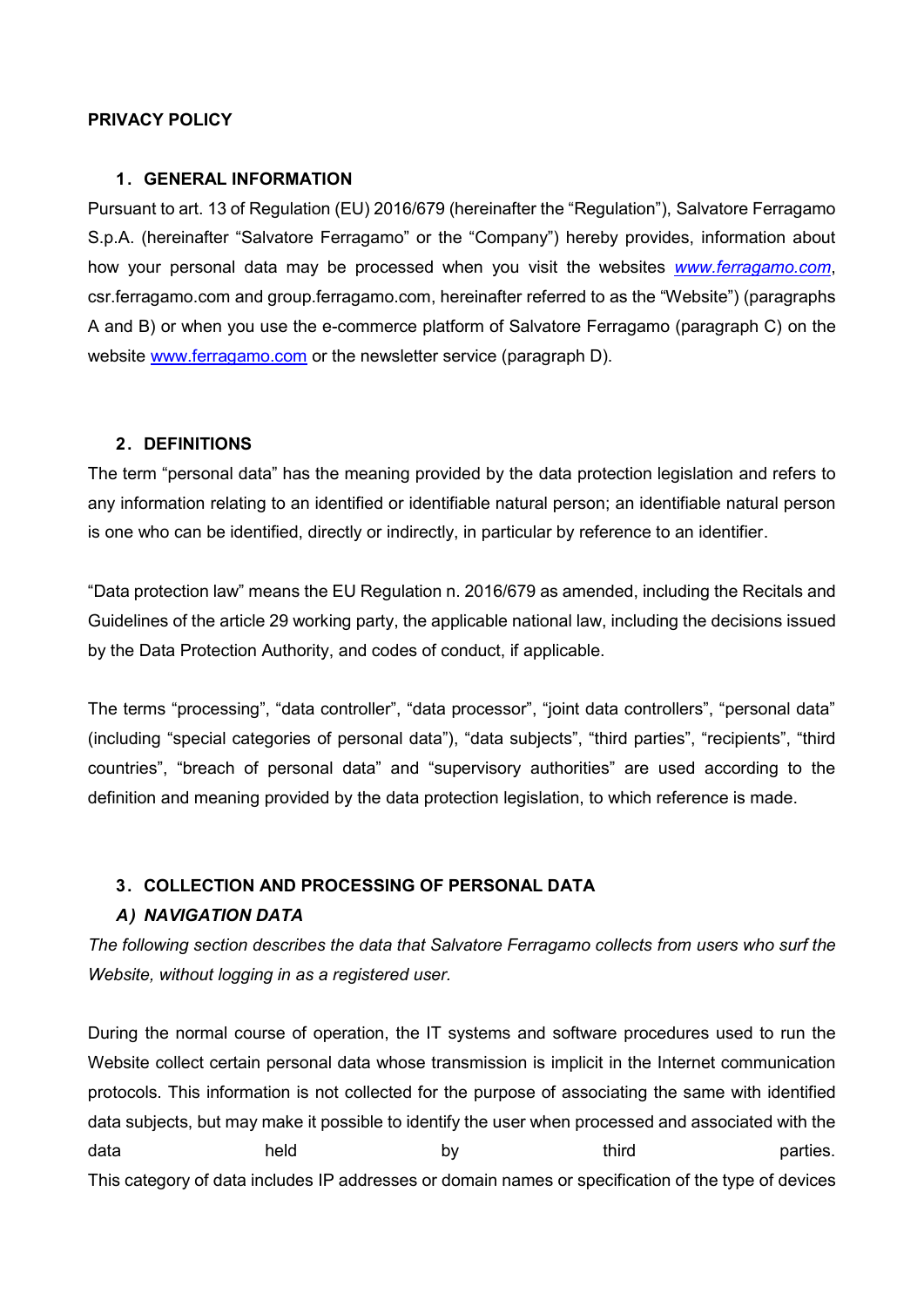used by users who connect to the Website, the URI - Uniform Resource Identifier - addresses of the resources requested, the time of the request, the method used to submit the request to the server, the size of the file obtained in response to the same, the numerical code indicating the status of the response provided by the server (successfully completed, error, etc.) and other parameters relevant to the operating system and the user's IT environment.

Salvatore Ferragamo will process your personal data for the technical administration of the Website, to obtain anonymous statistical information on the use of the Website and to ascertain the correct functioning thereof, and will be deleted immediately after processing for such purposes.

Your personal data may be used to ascertain responsibility in case of computer crimes against the Website discovered before the above-mentioned deletion. For this purpose, your personal data will be retained for the period set forth by Italian law in order to protect our interests (article 2946 and ff. of the Italian Civil Code).

# *B) COOKIES*

*This section describes how data are processed through the so-called cookie technology and invites you to visit the relevant section.*

This website uses so-called first and third-party cookies. Cookies are short text strings that are transmitted to the browser and may be stored on the computer, smartphone or any other device used to access the Internet, whenever a website is visited.

For more information on the use of cookies, why and how they are used, and how to change your settings, please read our [Cookie Policy](https://www.ferragamo.com/shop/ita/it/sf/note-legali/cookie-policy--44082).

# *C) PERSONAL DATA RELATING TO THE PURCHASE OF SALVATORE FERRAGAMO PRODUCTS ON THE E- COMMERCE PLATFORM*

*This section describes the purposes for which the data collected by Salvatore Ferragamo are processed when the user uses the e-commerce platform of the website www.ferragamo.com.*

You may use the Salvatore Ferragamo e-commerce platform either as a registered user or as a guest user.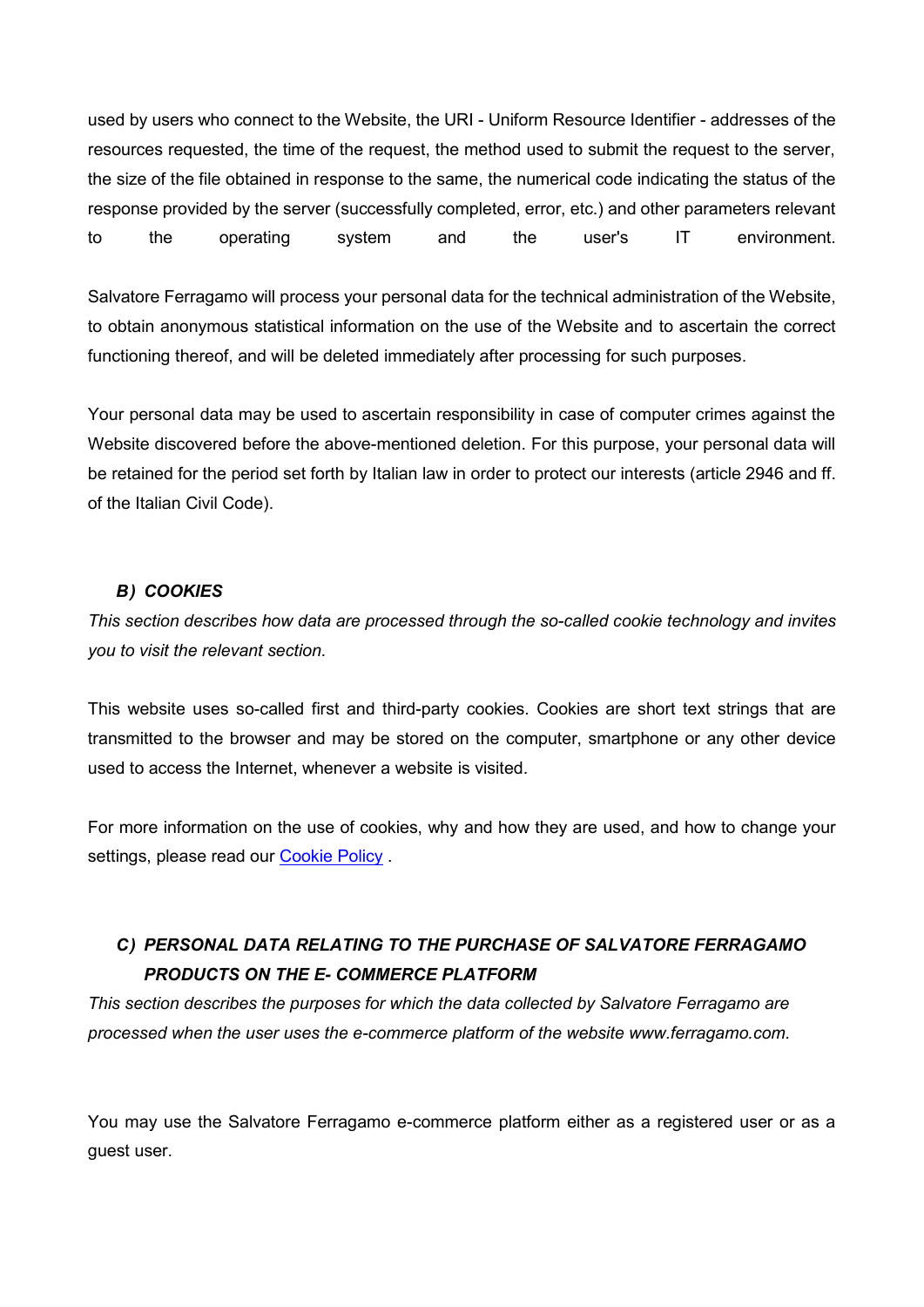When you purchase Salvatore Ferragamo products on the e-commerce platform of the website, the personal data you provide in the context of the process relating to the transaction and, in case, the personal data you provide as a registered user of the Website (jointly referred to as the "Purchasing Data"), will be processed by Salvatore Ferragamo, as data controller, in order to:

- a ) process the purchase order and deliver the products you have purchased;
- b) verify that the information provided for the purposes of the transaction are complete, valid, correct and non-fraudulent.
- c) manage the contractual relationship with customers and provide after-sales services, as well as to provide technical assistance to users and clients in order to register to the Website and/or to make a purchase order and/or after a purchase order is made;
- d ) comply with the legal obligations set forth by tax and accounting legislation, or any other legislation that Salvatore Ferragamo is required to comply with as seller.

For the purposes indicated under points a) and c), the processing of data is necessary to perform the contract, to which you are a party, with the Company (pursuant to article 6 paragraph 1 (b) of the Regulation). The purpose indicated under point d) is necessary to fulfil any legal obligations of the data controller (as set forth by article 6 paragraph 1 (c) of the Regulation); As regards the purpose set forth by point b), pursuant to recital 47 of the Regulation, your data will be processed in the legitimate interest of Salvatore Ferragamo to ascertain the security of the payments received.

You are required to provide your Purchasing Data in order to execute the purchase contract between you and Salvatore Ferragamo. Should you refuse to provide your Purchasing Data, you will be unable to finalise the purchase of the products on the e-commerce platform of the Website.

Please ensure that your personal data are correct; in the case of changes to the personal data you have provided, please contact the Company at your earliest convenience, or if you are a registered user, please change your personal data online.

Your Purchasing Data will be retained by Salvatore Ferragamo only as long as necessary to deliver the products you have purchased, comply with any requests made by you pursuant to the Consumer Code, to comply with tax and civil law obligations and for the period set forth by Italian law in order to protect our interests (article 2946 of the Italian Civil Code).

After identifying yourself, you have the right to ask Salvatore Ferragamo to access your Purchasing Data, and to amend or delete the same, provided that the relevant conditions are met. You also have the right to ask Salvatore Ferragamo for a copy of your Purchasing Data and to limit the processing of your Purchasing Data, provided that the relevant conditions are met.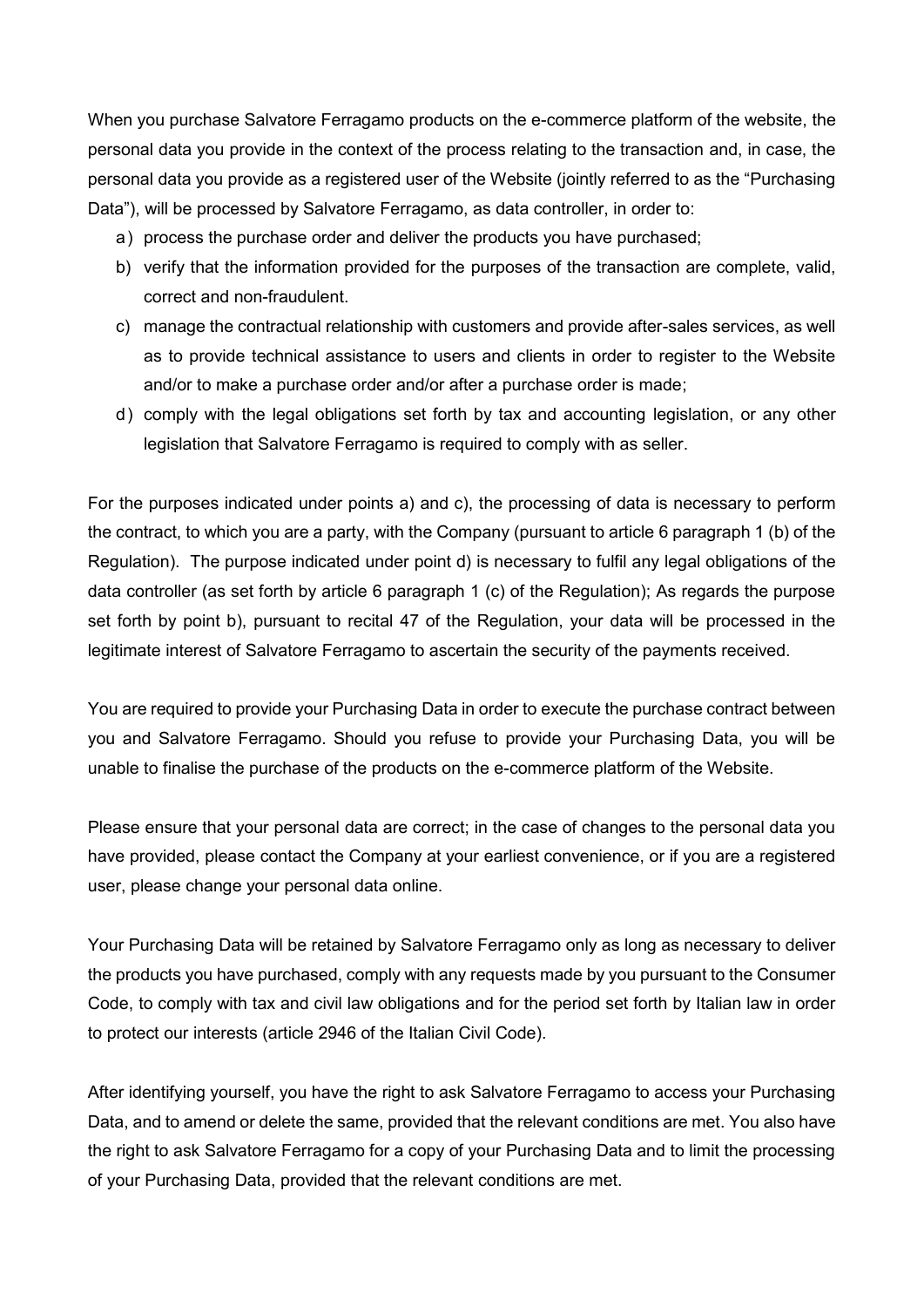In order to exercise the above rights or request further information about how we process your Purchasing Data, you may contact the Data Protection Officer ('DPO') at [privacy-it@ferragamo.com.](mailto:privacy-it@ferragamo.com)

You may, in any case, file a claim with the competent supervisory authority, or the Authority for the Protection of Personal Data, if you believe your personal data have been processed illegally.

# *Disclosure of Purchasing Data by Salvatore Ferragamo to Riskified Ltd. and processing of Purchasing Data by Riskified Ltd.*

When you purchase Salvatore Ferragamo products on the e-commerce platform of the website, Salvatore Ferragamo will disclose your Purchasing Data with Riskified Ltd., a company with registered offices at 30 Kalisher St., Tel Aviv 6525724 Israel (hereinafter referred to as "Riskified"), that will carry out security and anti-fraud checks on the transactions carried out.

Riskified is a company that specialises in anti-fraud services, software and platforms in the field of e-commerce. Riskified will process your Purchasing Data as data controller to ascertain the security of the contract of the state of the state of the payments.

Salvatore Ferragamo discloses your Purchasing Data to Riskified, who processes the same, in the interest of Salvatore Ferragamo, in order to guarantee the legality of payments made using the ecommerce platform of the Website. The data processing by Riskified willbe carried out through automated means and will consist of aggregating your Purchasing Data with other data relevant to transactions concluded on e-commerce platforms, in order to assess the regularity of the payment, according to pre-determined criteria.

For a description of the commitments and measures provided by Riskified to guarantee the protection of your data, please read Riskified's [Privacy Policy,](https://www.riskified.com/privacy/) which includes the email address of the Riskified Data Protection Officer and information on how long the Purchasing Data processed by Riskified will be retained by the same. You may also contact the Salvatore Ferragamo DPO on [privacy-it@ferragamo.com](mailto:privacy-it@ferragamo.com) for more information about how Riskified protects your Purchasing Data.

Please be aware that the disclosure of your Purchasing Data to Riskified entails the transfer of your Purchasing Data outside the European Economic Area.

Your Purchasing Data will be transferred to the United States of America, where they will be retained in the Riskified servers in that country. This transfer is subject to Riskified's undertaking to provide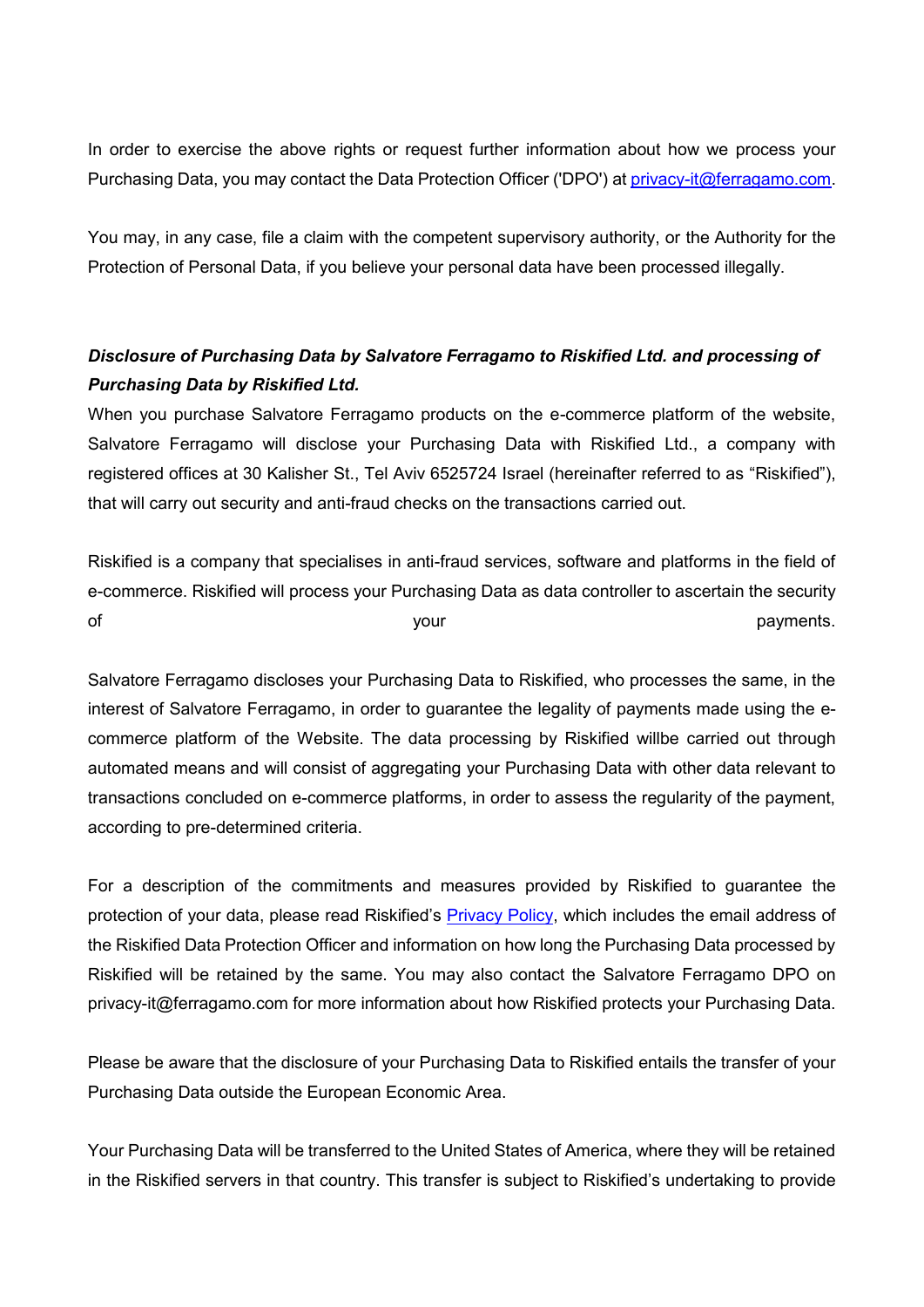adequate guarantees relevant to your Purchasing Data, by accepting the standard "Controller to Controller" contract clauses adopted by the Commission pursuant to art. 26 (2) of Directive 95/46/EC and art. 46 (2) (d) of the Regulation. To obtain a copy of the standard contractual clauses please write to to [privacy-it@ferragamo.com.](mailto:privacy-it@ferragamo.com)

A backup copy of your Purchasing Data will also be retained by Riskified on servers in the State of Israel. Your personal data are transferred according to the adequacy decision of the European [Commission adopted on 31 January 2011,](https://eur-lex.europa.eu/legal-content/IT/TXT/HTML/?uri=CELEX:32011D0061&from=IT) which recognised that the legal system of the State of Israel ensures that your right to the protection of your personal data, is substantially guaranteed, and equivalent to that in force in the European Union.

### *Data Relevant to Incomplete Purchase Orders*

If a purchase on the Website is not completed, Salvatore Ferragamo will use the e-mail address, your personal details, the content of the cart and the purchase details you provided, to send you reminder e-mails of the order.

The data collected for this purpose will not be used for any other purpose. The service may be disabled at any time through the link at the bottom of the *reminder* emails you receive.

In order to provide you with this service, Salvatore Ferragamo uses SaleCycle Ltd. (having registered office in rue Notre-Dame des Victoires 75002 Paris), an external supplier appointed as data processor for this purpose. The above Data Processor will process your personal data (e-mail address, general details, cart content and purchasing details) for the sole purpose of providing this service.

In this case, your personal data will be retained on databases in the European Union, that are subject to the applicable ISO safety standard, and may be accessed only by authorized personnel. In order to provide the service in question, the data processor may in turn use external parties, who will be appointed as sub data processors. The above will be required to comply with the same obligations as the Data Processor who appoints the same.

Your personal data (e-mail address, general details, cart content and purchasing details) will be retained only as long as it is necessary to provide the service in question.

Neither Salvatore Ferragamo, nor the data processor, nor any sub-data processor will disclose your personal data to third parties, without your prior consent, unless so required by law.

### **D) NEWSLETTER AND DATA SUPPLIED VOLUNTARILY BY THE USER**

*This section refers to the information provided from time to time for additional processing carried out by Salvatore Ferragamo on the website www.ferragamo.com.*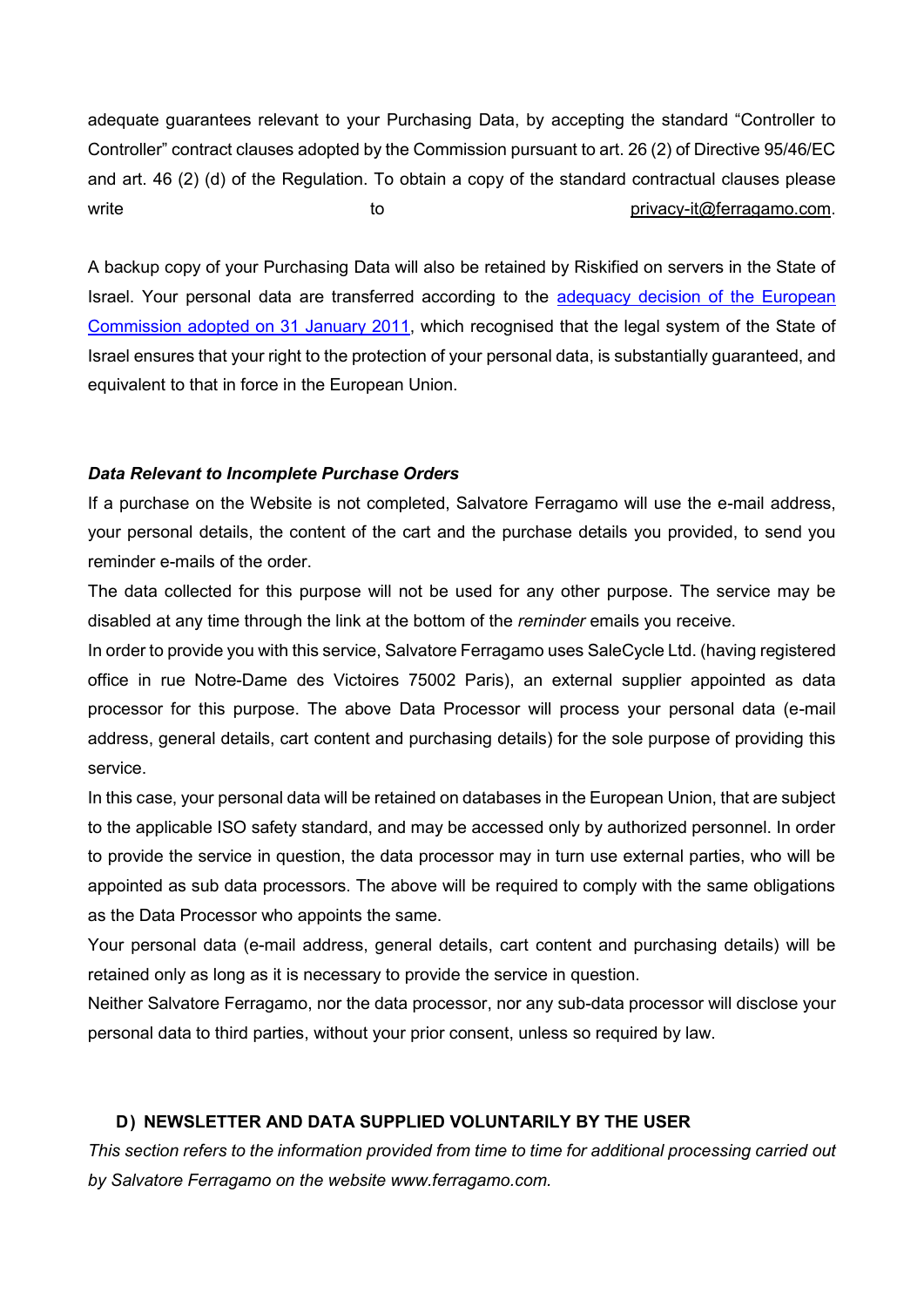Among the services available on the Website, Salvatore Ferragamo offers a newsletter service to which users may subscribe. Users who subscribe to the newsletter will receive e-mails with information and commercial content.

The legal basis for processing such data is art. 6 (1) (b) of the Regulation.

The personal data processed for this purpose include your e-mail address, that will be retained only as long as it is strictly necessary to provide the newsletter service requested.

You may *unsubscribe* from the newsletter at any time using the link at the bottom of the e-mails you receive.

In some sections of the Website, you may be asked to provide personal data. In this case, a specific privacy policy statement pursuant to article 13 of the Regulations will be provided and, if necessary, you will be asked to give your consent to specific processing purposes.

# **4. DISCLOSURE OF DATA**

Your personal data will be processed by the duly authorised and appointed employees and collaborators of Salvatore Ferragamo.

Your personal data may be processed by companies appointed by Salvatore Ferragamo, who carry out technical and organisational tasks on behalf of the same. These companies are direct collaborators of Salvatore Ferragamo and are appointed as data processors, in accordance with art. 28 of the Regulations, and guarantee to implement appropriate measures to ensure that the processing of your personal data complies with the Regulations and protects the rights of the data subject.

As part of the data processing procedure carried out through the Website, Salvatore Ferragamo has specifically appointed the companies providing managing and technical maintenance service for the Website and the Company's servers as data processor.

As part of the data processing carried out through the e-commerce platform, the personal data collected may also be shared with the following categories of recipients:

- companies belonging to the Ferragamo Group in Italy and/or in the world that manage the sales channels in order to attain the purposes described by paragraph C), (c) and (d) on behalf of Salvatore Ferragamo;
- companies that provide shipping/delivery services for the products;
- companies that provide customer care services;
- companies that carry out market analyses and surveys;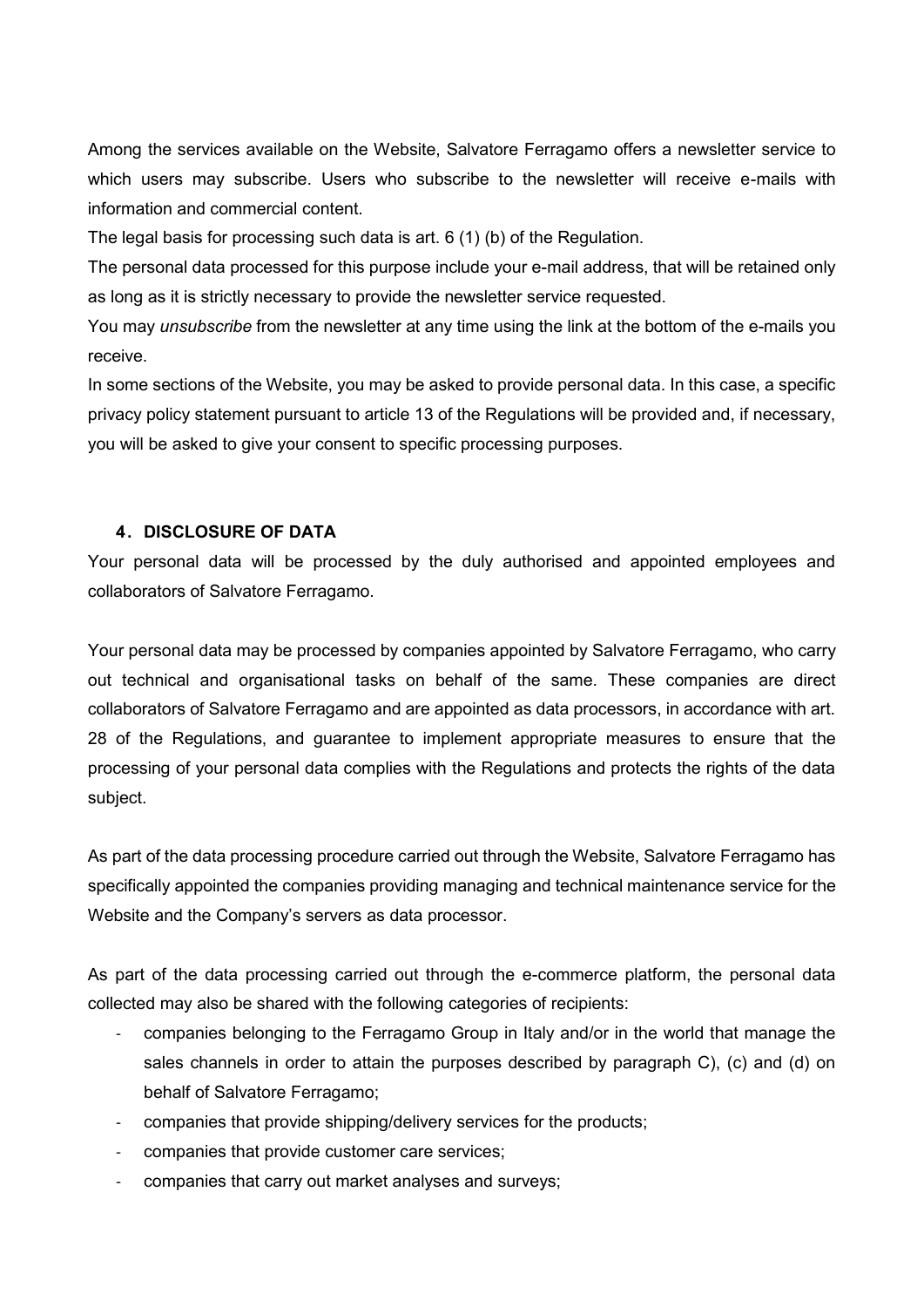- companies that offer IT maintenance services, hosting and maintenance services.

The data collected may also be processed by third parties, as independent data controllers, such as:

- persons, companies, associations or professional firms that provide assistance and advisory services (lawyers, accountants, auditors).

- companies that provide payment processing services by credit card and through banks; The complete list of recipients is constantly updated and may be requested by sending an e-mail to privacy-it@ferragamo.com.

Your personal data will not be disseminated for any reason whatsoever.

### 5. **SHARING CONTENT VIA THE SOCIAL NETWORK**

Should you decide to share content on the social networks (e.g. Facebook, Twitter, LinkedIn, Instagram), the Website will neither collect personal data from nor provide the personal data to the social networks. For more information and to view the privacy policy of each social network, please visit the website of the social network in question.

In case you decide to share some content of the Website via social networks, your data might be visible by other users and may be transferred outside the European Economic Area by the relevant social network. With regard to this transfer and any other processing, it should be stressed that the social network acts as autonomous data controller, with Salvatore Ferragamo not having any control whatsoever on such processing.

### **6. YOUR RIGHTS**

You may exercise the rights set forth by the data protection law at any time. In particular, if applicable, you may:

- request and receive confirmation that we hold your personal data and access the content thereof (right of access);
- update, amend and/or correct your personal data (right of rectification);
- request that your personal data be deleted, anonymised, or a block of any data processed in breach of the law or limit the processing thereof;
- object to the processing of your data, for legitimate reasons, if such objections are based on art. 6 (1) (f) of the Regulations;
- object to the processing of your personal data for advertising and marketing purposes, or for market surveys or to forward promotional messages;